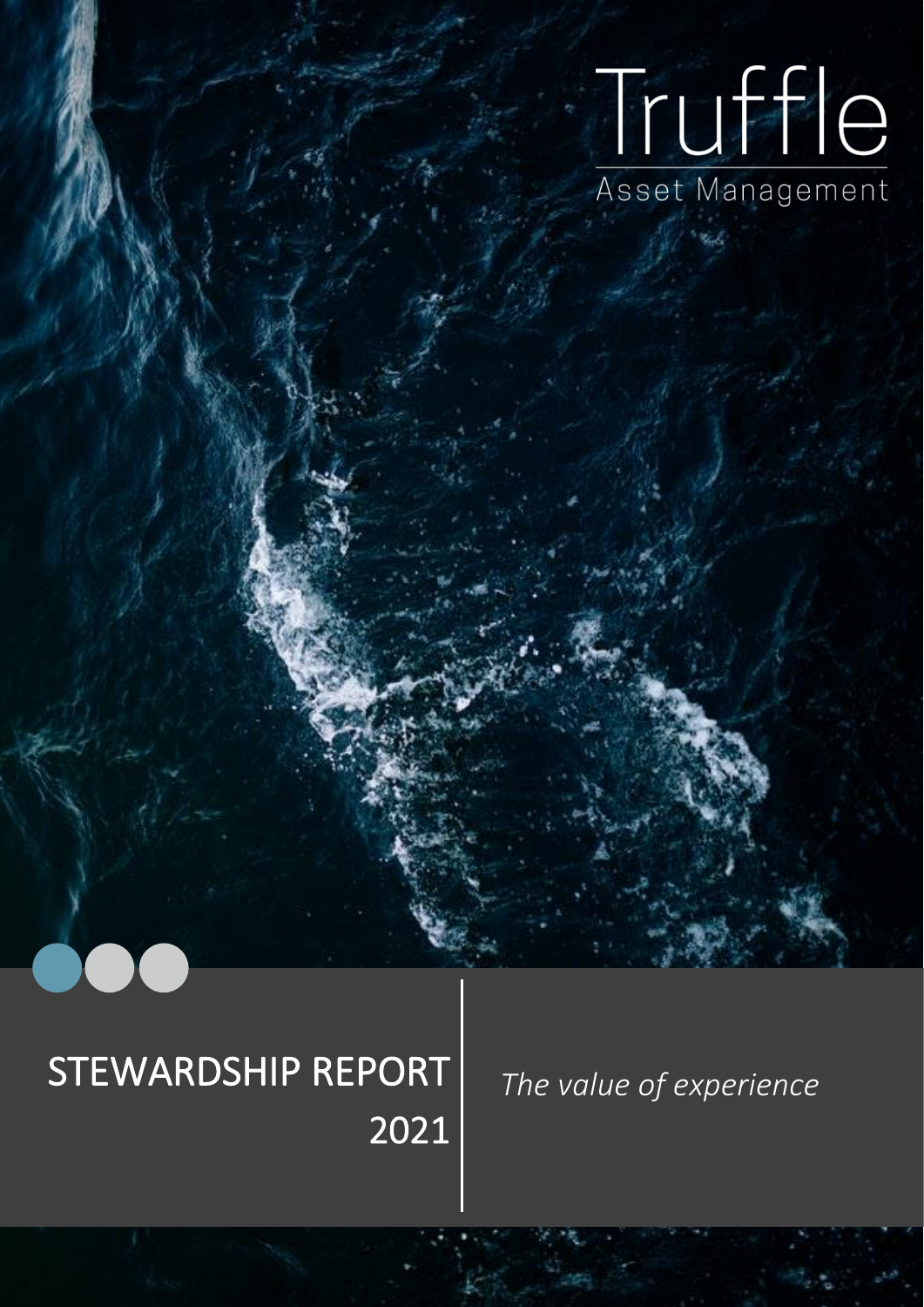## **CONTENTS**

Truffle Asset Management (Pty) Ltd is an Authorised Financial Services Provider Company Registration Number: 2008/009740/07 | FSP Number: 36584 T: +2711 325 0030 | E: info@truffle.co.za | W: www.truffle.co.za Ground Floor, Lancaster Gate Building, Hyde Park Lane Business Complex, Hyde Lane, Hyde Park Directors: L van der Merwe, H Westhuyzen, C Booth, NZ Zulu

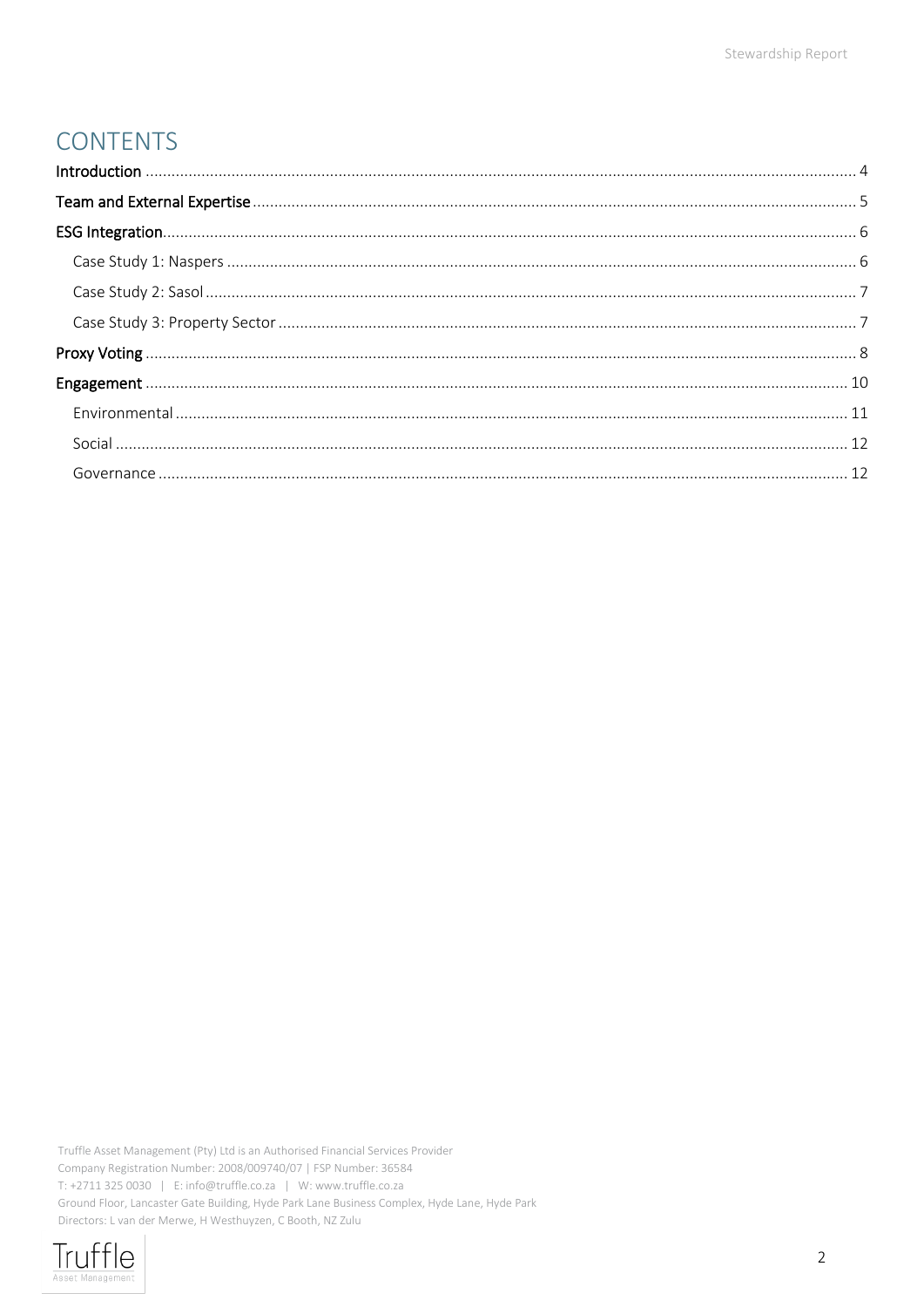## Foreword



Vuyolwethu Nzube ESG Analyst *B.Com. Quantitative Finance, CFA*

#### The past 2 years have shown us that risks can greatly exacerbate each other. We saw this in how the COVID pandemic led to severe supply chain bottlenecks, and geopolitical risks led to an energy crisis that will likely have a significant impact on the next steps taken on the climate crisis.

At Truffle, our process emphasises downside risk protection and making sure we fully understand the risks that we are exposed to. We spent our time in 2021 mapping the ESG risks that we are taking at a sector level, which was reflected in our engagements. 2022 will be a continuation of that, with that mapping extended across sectors we hadn't covered in the first half, and engagements continuing on the ones that we have covered. Social risk will be a bigger engagement point in the upcoming year, as this is a risk that is difficult to quantify but that tends to exacerbate other risks a company might face. We will also expand the systems we use to keep track of those risks at a company, sector, and portfolio level.

Our ESG process evolves with our understanding of the risks and opportunities embedded in our portfolio companies because of their management of environmental, social and governance issues. We look forward to taking our clients on that journey with us through our Stewardship Reports.

Vuyolwethu Ncube ESG Analyst

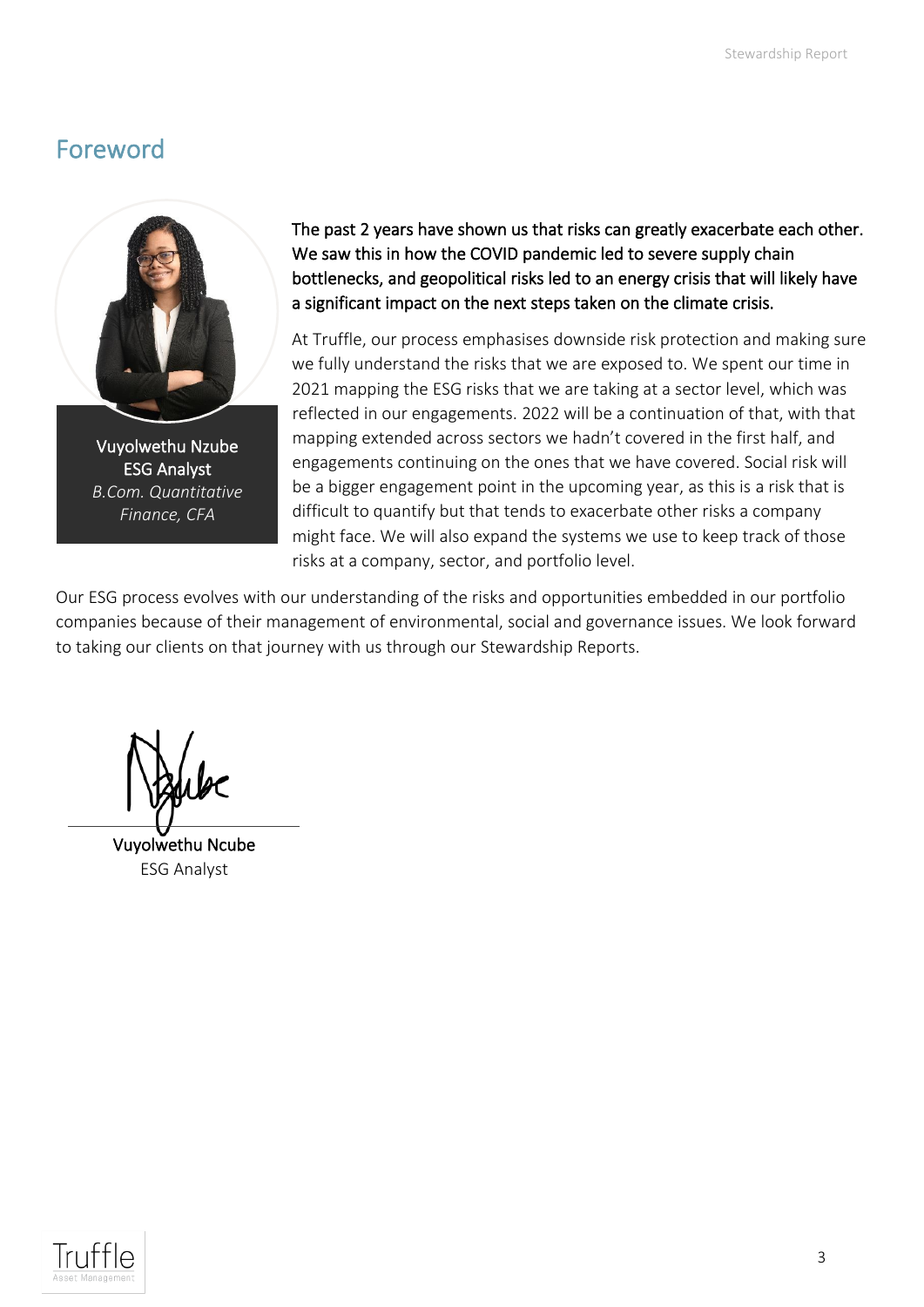## <span id="page-3-0"></span>Introduction

Our ESG process comprises of 3 pillars: the people responsible for it, how we think about ESG, and also how that thinking is incorporated into our process.



At Truffle, ESG analysis is important in highlighting both opportunities and risks during the investment process. Mitigating non-quantifiable risks due to exposure to suboptimal ESG outcomes plays a critical role in the pursuit of producing superior long-term sustainable returns.

Generating superior investment returns is not only about finding winning opportunities, it is also about avoiding companies that suffer permanent destruction of value. By following a thorough ESG screening and integrative process, we have been able to avoid companies that exhibit these risks, and that have the potential to impair alpha generation in our funds.

ESG outcomes provide a window into the "values" of a company. These values often manifest in a company's long-term performance and its ability to add value to its broader stakeholders while maintaining the integrity of society and the environment. We believe that companies that exhibit strong ESG risk management will drive value in the long term. As a result, where possible, we try to allocate capital to those companies which exhibit strong ESG risk management and are trading at discounts to their intrinsic values.

As responsible shareholders it is important to us that the companies, we invest in are striving to advance environmental, economic, and social goals while they improve their competitive position. As a result, the collaborative movement towards the greater good is essential and this will ultimately be paid back in superior risk-adjusted returns for our clients.

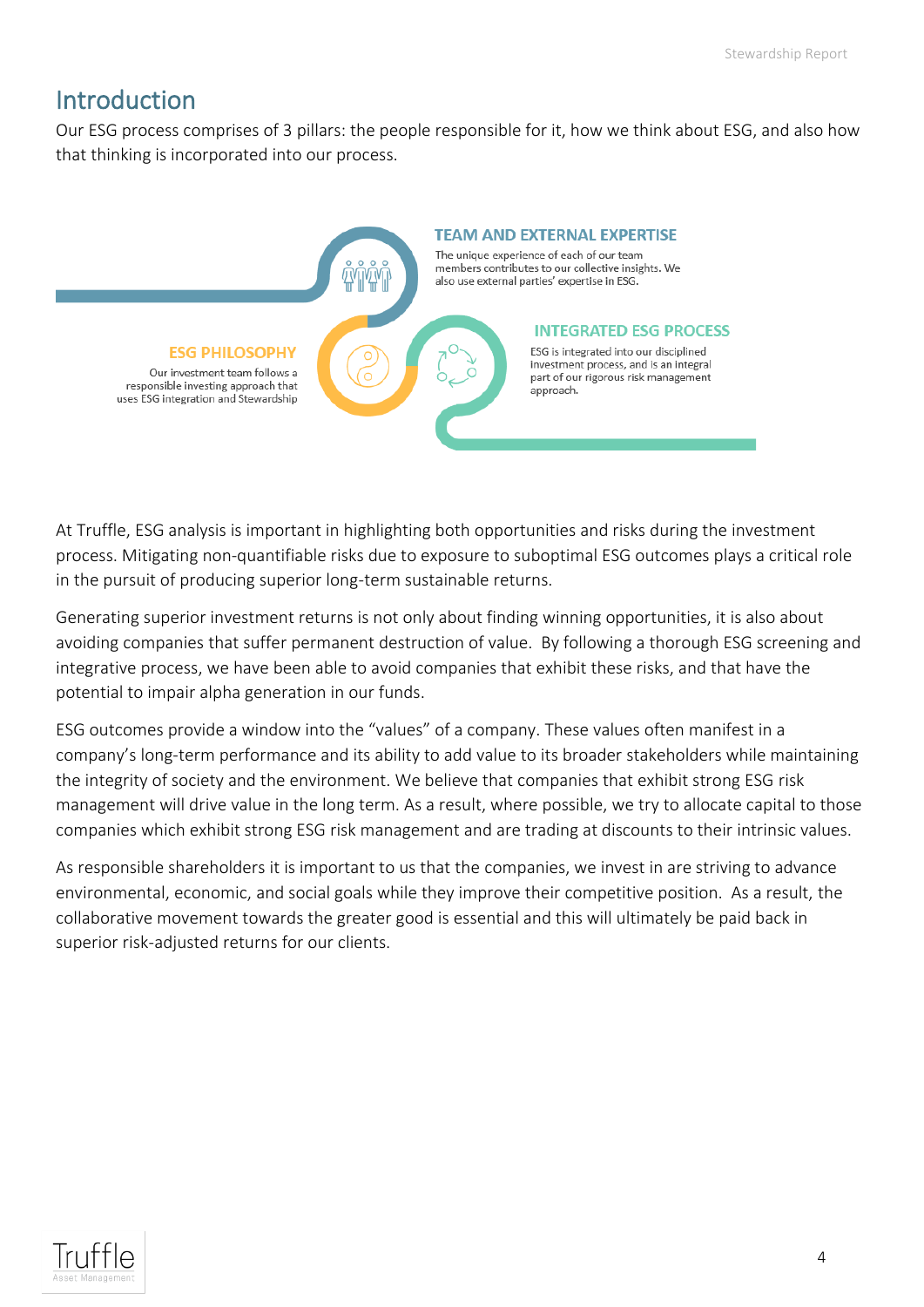## <span id="page-4-0"></span>Team and External Expertise

Truffle does not have a separate ESG team, rather the relevant analyst is responsible for integrating ESG into their valuations and portfolio managers along with the team are responsible for ensuring increasing ESG concerns are reflected in the portfolio construction process.

In 2021, we hired an ESG analyst who is an additional resource responsible for bringing in any company, sector, region, or thematic ESG information to the team. They are also responsible for ensuring our systems and processes are in line with global best practice.

In terms of external resources, these are fairly similar to those used for normal financial analysis:

- Management interactions;
- Board interactions;
- Company website;
- Company's sustainability report, published annually;
- Annual financial report;
- Broker Research we make use of their thematic, company, and sector research;
- Bloomberg we make use of the ESG tool, as Bloomberg collects ESG data on all listed companies and provides a disclosure score. This score also enables us to make comparisons to previous years as well as to companies we consider their peers;
- At this stage, we do not rely on credit rating agency assessment of ESG-related risks. Credit rating agencies at this point focus on sovereign ESG as a whole.

We are in the process of customising an ESG platform, which will likely be the subject of our 2022 stewardship report. This platform will allow us to have a more complete view of the ESG risks and opportunities we're exposed to at a portfolio, sector, and company level. It will also drive and help us keep track of engagements.

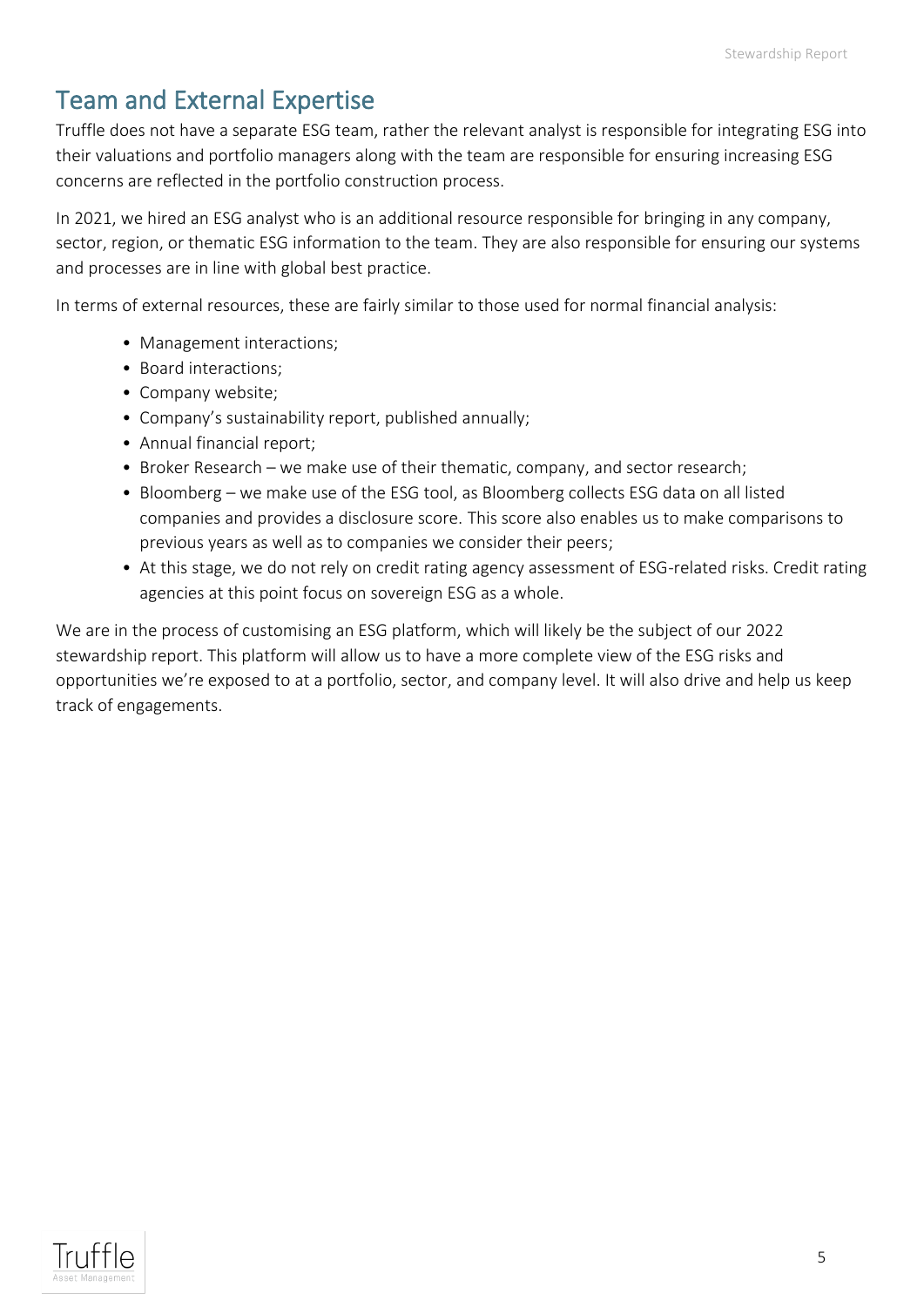## <span id="page-5-0"></span>ESG Integration

ESG integration happens at 3 stages of our investment process:



The adjustments made and the factors focused on tend to differ at a sector or company level.

## <span id="page-5-1"></span>Case Study 1: Naspers



Environmental Materiality: low, for tech companies, this risk tends to be seen in the energy use of their data centres. Data centre efficiency globally has helped curb this. The company is also managing this risk with Tencent's plans to use 100% green energy by 2030, and Naspers making use of renewables Valuation and/or portfolio construction: not reflected in valuations given the low materiality



NPN/PRX

Social Materiality: high, we've seen increasing regulation globally on tech companies, with that on Chinese companies weakening the earnings fundamentals.

Valuation: due to the recent regulatory changes, we think the earnings profile has structurally changed, which lowered our earnings and multiple assumptions. Portfolio construction: there is no margin of safety, so we are underweight



Governance Materiality: high, as seen through the VIE structure, complex shareholding structure and dual share class structure. Valuation: we applied a discount to the sum-of-the parts valuation Portfolio construction: at the time of the June 2021 proposed Naspers/Prosus deal, we sold all the Naspers for Prosus, since that's where the value would lie.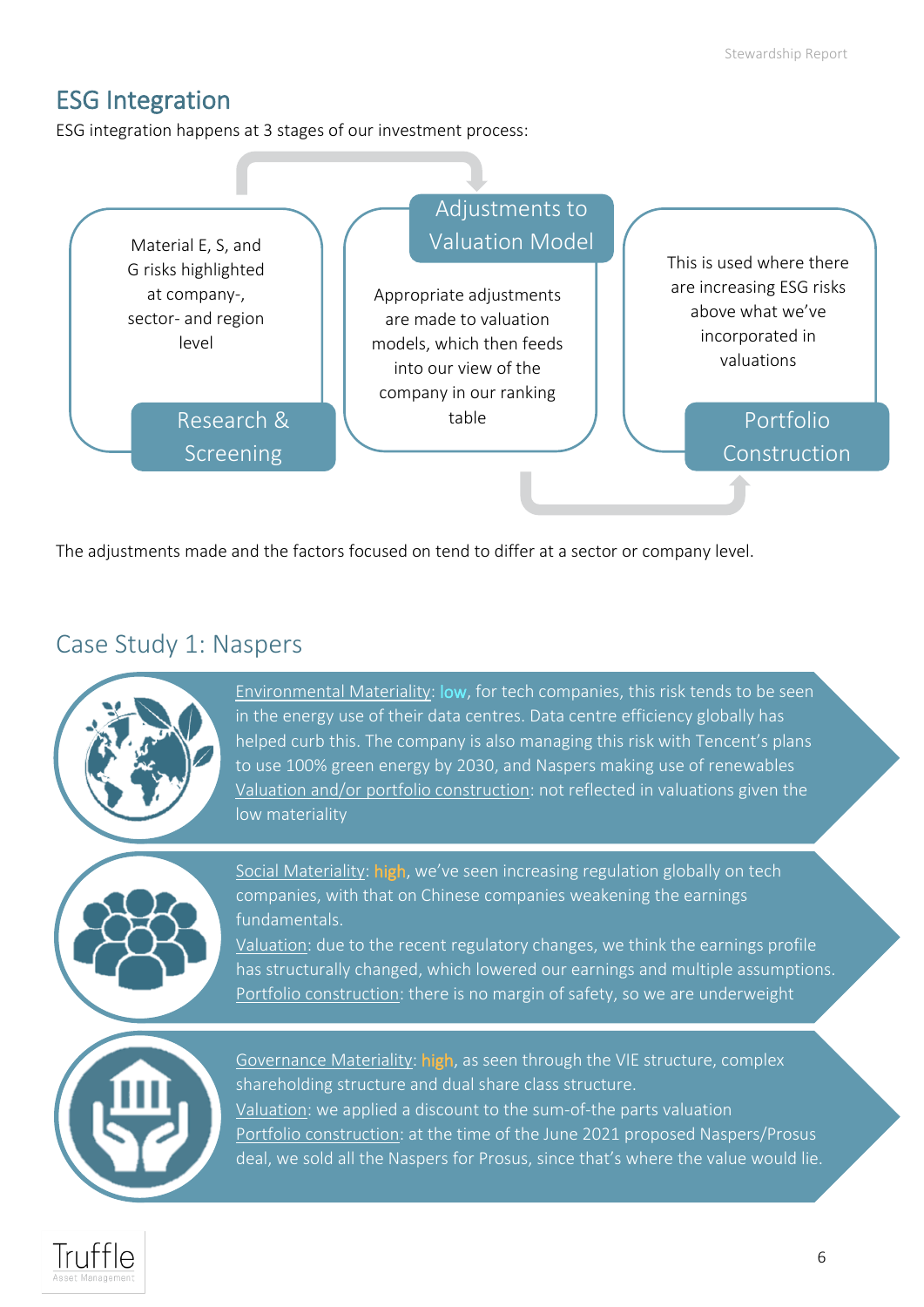## <span id="page-6-0"></span>Case Study 2: Sasol



Environmental Materiality: high; can have a significant impact on the company depending on the carbon tax they have to pay and environmental capex required.

Valuation: increasing carbon tax and environmental capex reflected in our value for the Mining and Fuels part of the business.

Portfolio construction: we are concerned around what the carbon tax will do to profitability. Therefore, we've used internal limits (60% lower than normal)



Social Materiality: high, and closely tied to the environmental risk through balancing the just transition with the need to transition

on the maximum position we would take in Sasol in a portfolio.



Governance Materiality: high, closely tied to the environmental risk since we have some concerns that management is not incentivised to get to the longterm targets

## <span id="page-6-1"></span>Case Study 3: Property Sector



Environmental Materiality: high; globally, green buildings have better vacancies, lower cost of occupancy and better borrowing rates Valuation: mainly reflected in cost savings from increased energy efficiency and in some cases in environmental capex required to retrofit buildings. Better disclosure is required, and we welcome the EPC rating disclosures



Social Materiality: low; and something the companies themselves struggle to quantify the benefit of

Valuation and portfolio construction: not expressed through this because of low materiality, as such we've mainly been engaging on this issue with the property companies



Governance Materiality: high; seen in cases of poor governance leading to shareholder value destruction

Valuation: governance concerns are one of the factors that impact the exit yield we require

Portfolio construction: where we have concerns around increasing governance concerns, these will be reflected in an underweight in the company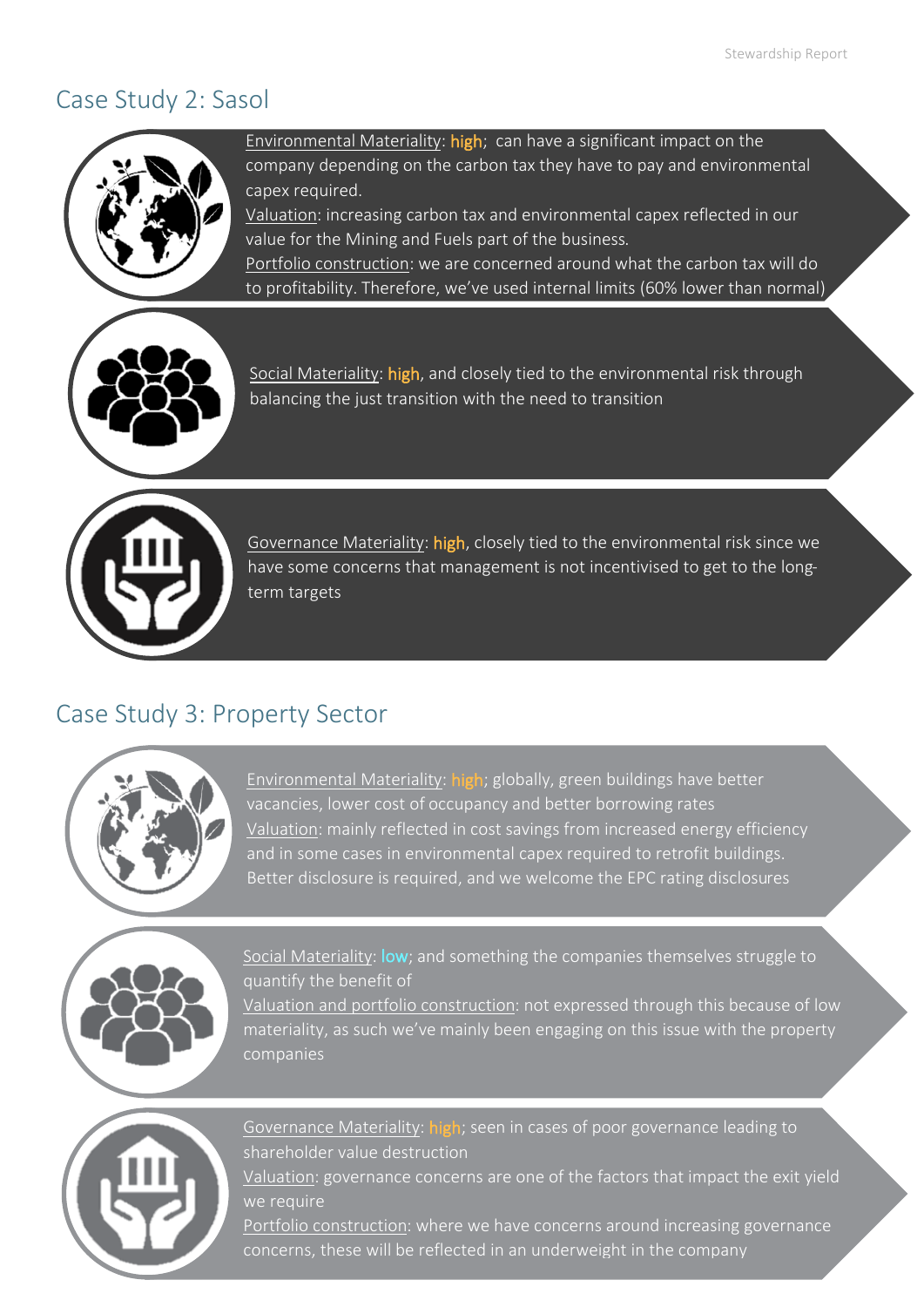## <span id="page-7-0"></span>Proxy Voting

Truffle considers and ensures voting occurs on all proxies for all companies in which we hold shares on behalf of our clients. This is done in accordance with our proxy voting policy, which can be found on our website [here.](https://www.truffle.co.za/docs/policies/Truffle_Responsible%20Investing%20Policy%20(Including%20Proxy%20Voting%20guidelines%20and%20ESG).pdf) We do not outsource any aspect of the proxy voting process, and also do not, except in exceptional circumstances, commit our votes in advance to third parties.

Our voting process is as follows:

- 1. The AGM or GM meeting notice is received by our Corporate Events Team from the custodian
- 2. These are then allocated to the relevant research analyst in the investment team
- 3. The analyst will review and analyse the resolutions. Some of that analysis will draw on knowledge about the company and sector, our proxy voting policy, best practice, and what would be in clients' best interests. This is done to ensure we can make an informed decision. If necessary, before deciding on how to vote, they will engage with the company management to get more detail and/or members of the investment team including the ESG analyst to get their input
- 4. Votes are sent to the relevant custodians and also recorded in our system. Where there are votes against resolutions, the reasons for these will be recorded as well and are sent to the company through the custodian
- 5. The voting record is published on our company website quarterly, and can also be provided to clients upon request

During 2021, our voting was as follows:



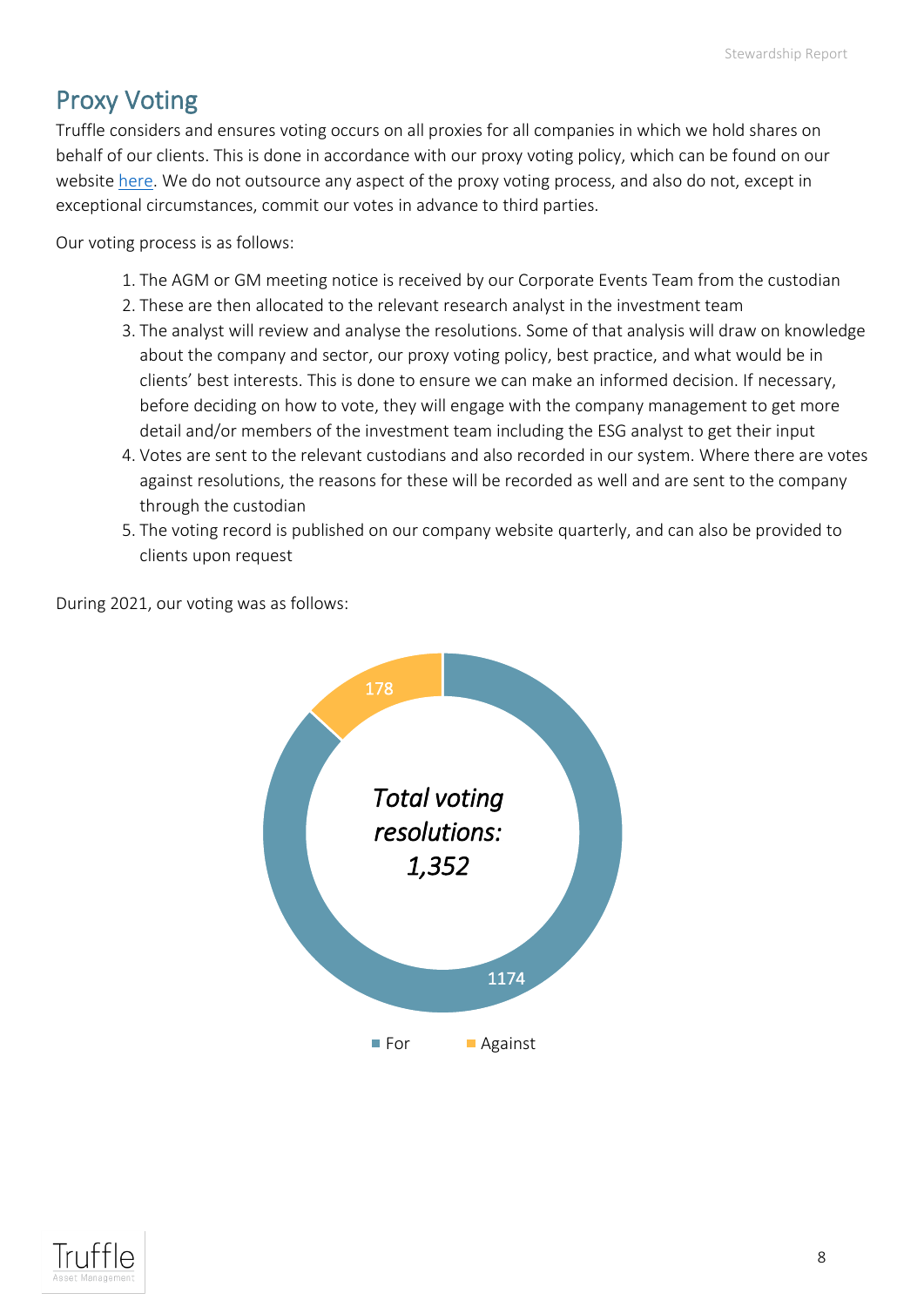Of those we voted against, the majority centred around the directors on the board where our main concern was lack of independence. When making these decisions, we look at the board holistically to try to maintain a majority independent board that will act in the interests of all shareholders. Remuneration policies and implementation thereof were the next sources of our votes against resolutions. We prefer that the policy has adequate disclosure, as well as clear targets that are appropriate and not too low.



#### Resolutions we voted against

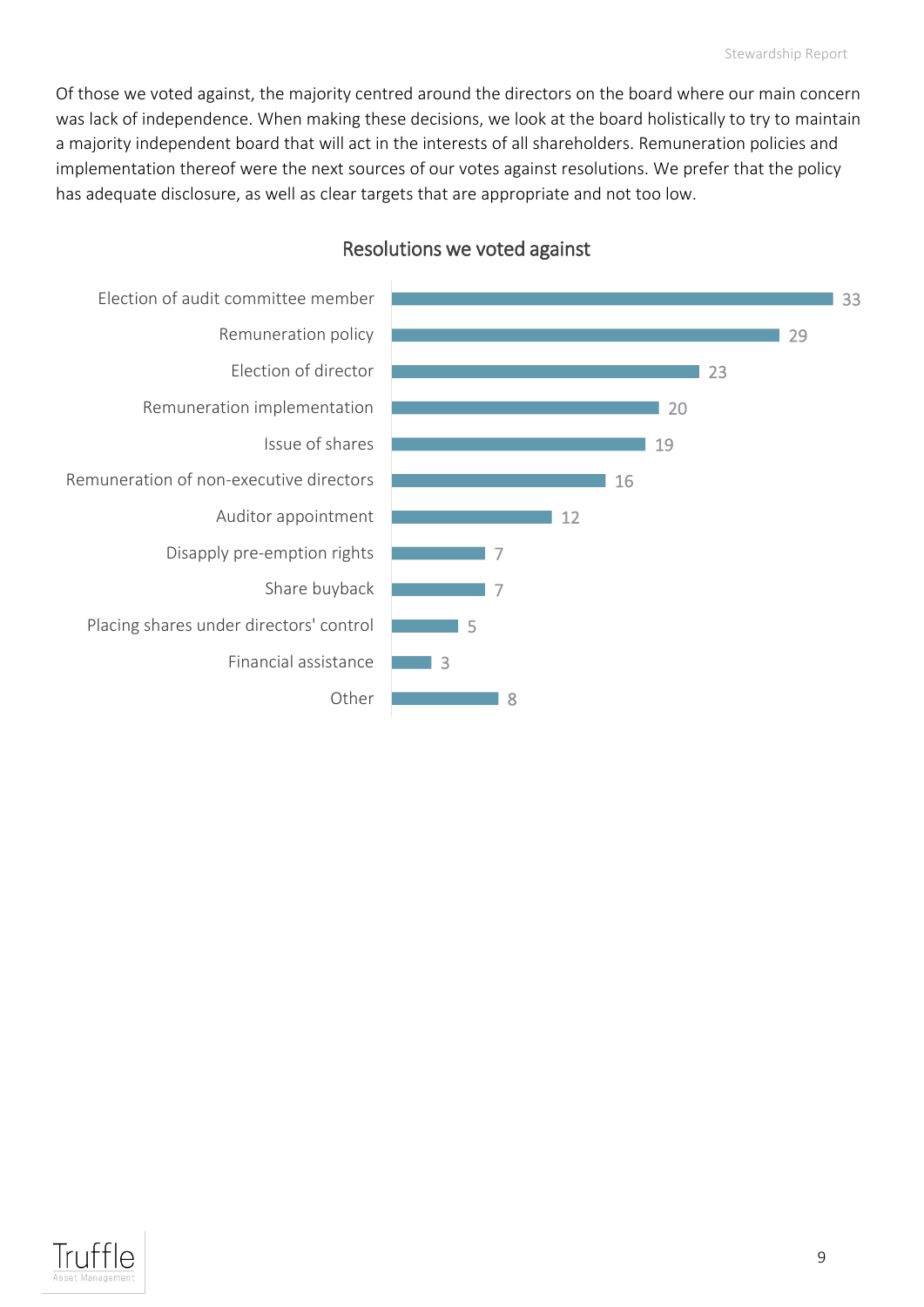## <span id="page-9-0"></span>Engagement

We make use of engagement as a feedback loop in our ESG process to ensure we are appropriately calibrating the ESG risks and opportunities. Once an ESG risk has been flagged by our screening process, we would start by verbally engaging with the relevant management team. We would aim to get a better understanding of the issue and endeavour to find an acceptable solution in the context of the risk. If we don't manage to achieve a satisfactory outcome, we would then have a follow-up meeting with management to try and find common ground. Failing this, we then escalate the issue to the Board and the Chairman of the Board. In certain cases, we look to collaborate with other asset management companies to initiate change for the greater good.

During 2021, our engagement activities were as follows (the below excludes proxy voting or notifying companies of our proxy voting):



Further detail on some of the engagements we had can be seen below.

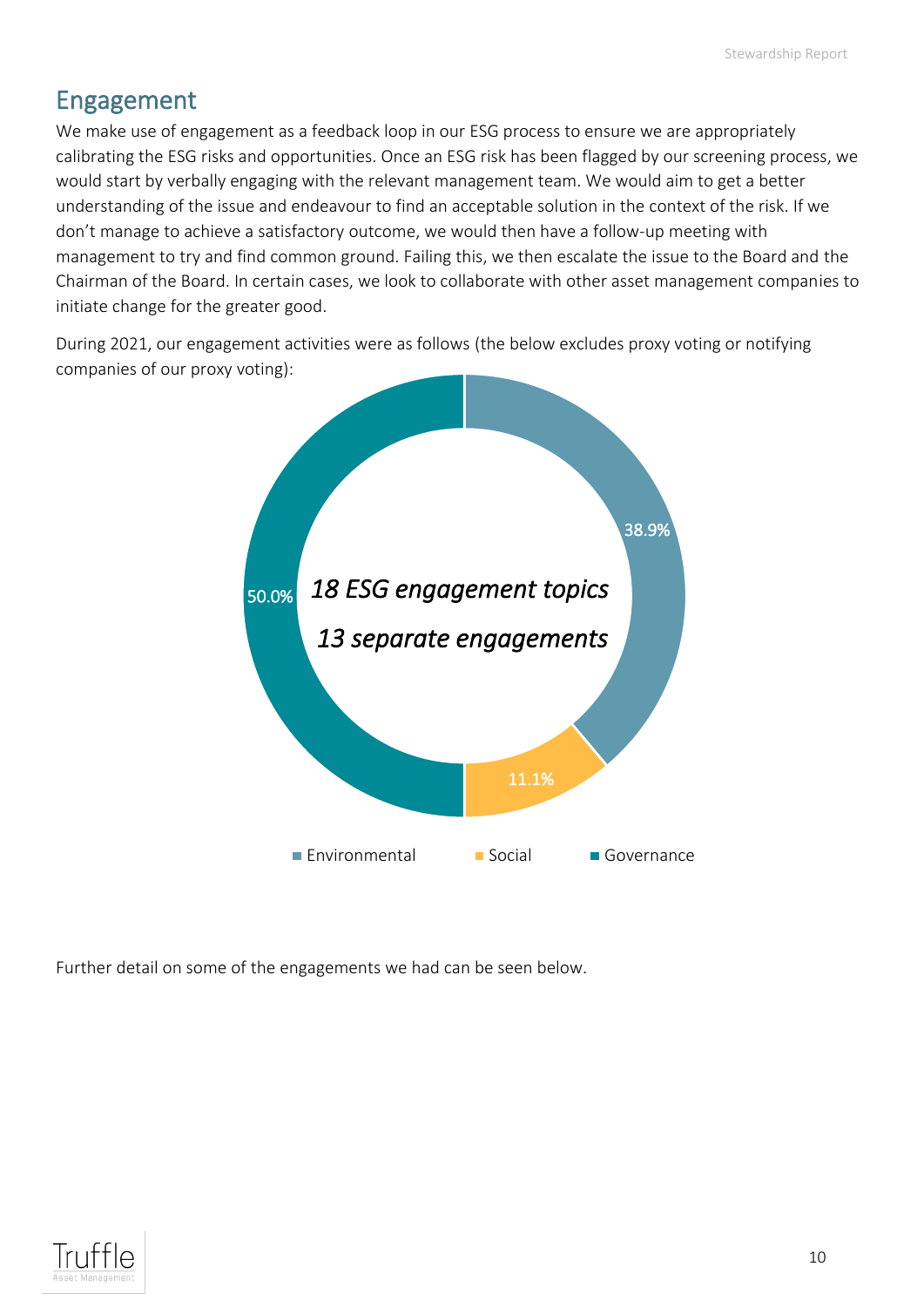## <span id="page-10-0"></span>Environmental

#### 1. Mining companies' environmental impact

We are engaging with the mining companies, especially those in the platinum and gold sectors, on the risks of tailings dams, with specific reference to safety issues, additional CapEx spending that might be needed, and environmental impact studies.

In 2020, we engaged with Anglo American Platinum and discussed their specific plans and progress in reducing their carbon footprint. They will switch out of their diesel trucks (one of the biggest emitters of CO2 in the mines) for hydrogen trucks. These trucks will be rolled out to the rest of their mines. We also engaged with Exxaro on their Scope 1, 2, and 3 emissions and their strategy around reducing these emissions with their Cennergi (Windpower) JV.

In 2021, we continued with those engagements with a focus on their use of renewable energy and what hinders them from ramping this up.

*The outcome achieved: engagement is ongoing, but companies are making plans to reduce their emissions.*

#### 2. Sasol

*Post Sasol Capital Markets' Day 2021 engagement – increased ambition noted questions remain around* remuneration

We noted the increased ambition in Sasol's Capital Markets' Day – from 10% emissions reduction by 2030 to 30% reduction. Truffle engaged with them in October 2021 on several climate-related topics. Sasol was planning to table their climate change resolution and explained the main driver behind the increase in ambition. We had some concerns about how their more ambitious climate targets would come through in remuneration, and whether the right people were being incentivised in the right way. To get more clarity on that, we also had a follow-up call with them on remuneration only.

*The outcome achieved: engagement is ongoing, and the company increased ambition in emission reduction. Given the ESG concerns facing fossil fuel producers, we have set internal limits as to the maximum active position we would take in Sasol in the portfolios. These limits are set at much lower levels than would have been the case historically.*

#### 3. Environmental risk in property companies

One upcoming environmental risk for South African property companies in the Energy Performance Certificate (EPC) Ratings. To better understand how companies are dealing with this risk, we engaged with a few property companies.

Our engagement with Vukile in August 2021 gave us some comfort that even though shopping malls are exempt from the certification deadline of December 2022, they were still considering this risk. Truffle also engaged with Attacq in September 2021 to obtain more information about their thoughts on EPC ratings, how much it would cost them to upgrade their buildings, how this aligns with global standards around energy efficiency and green buildings, as well as how they think about improving the energy efficiency of their buildings.

*The outcome achieved: engagement is ongoing with the sector, but this helped us obtain more information about how this risk might be incorporated into valuations*

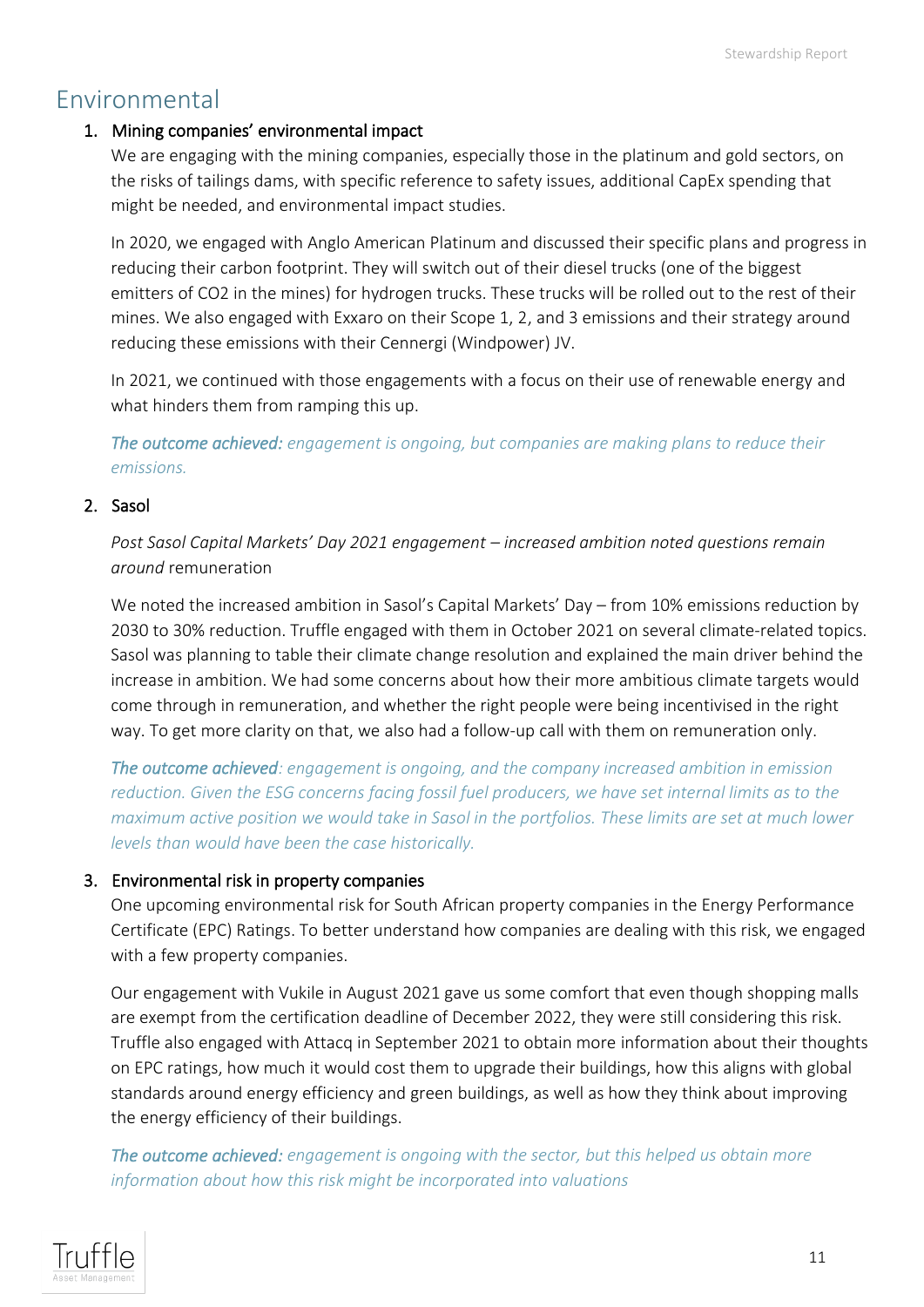## <span id="page-11-0"></span>Social

#### 1. Social risk in property companies

In trying to get a better understanding of how property companies think about social risk, we engaged with Vukile in August 2021 on their thoughts on social spending and its impact on the community. They see the benefits as hard to quantify but see the spending as a part of doing business and gaining the trust/loyalty of the communities they operate in.

*The outcome achieved: engagement is ongoing*

## <span id="page-11-1"></span>Governance

#### 1. Remuneration

Truffle has adopted stricter voting on remuneration and looks at each company's remuneration policy before voting. For the 2020 year, we have voted NO on the remuneration policy on 40% of our proxy votes. This stricter voting approach continued into 2021 as well.

#### 2. Naspers/Prosus

#### *June 2021 proposed Naspers/Prosus transaction*

In June 2021, Truffle teamed up with 35 other managers to question the complex shareholding structure and lack of management alignment in the new Naspers, Prosus deal. We found several aspects of the proposed transaction problematic. We were of the view that it introduces elements that serve to increase complexity in the overall company structures, thereby reducing the likelihood of further value unlock, whether immediate or longer-term. The collaborative engagement was a way to escalate our commonly held concerns directly with the non-executive directors of NPN and PRX.

#### Our main concerns were:

- Complexity and cross-shareholding:
	- o The proposed transaction increases the complexity within the PRX/NPN overall structure in its execution and its outcome, and in our view appears unlikely to address the net asset value (NAV) discounts that such complexity invokes in the longer term.
	- o There is a lack of visibility over what the next steps flowing from this transaction might be that could potentially trigger further value unlock. We believe that the weak share price reaction and widening of the NAV discounts of both companies after the announcement of the proposed transaction reflect this most disappointing reality.
	- o As a matter of principle, we were of the view and experience that the introduction of crossshareholdings between two companies inhibits subsequent corporate restructuring and defers the potential unlock of trapped value. It would be unique for this instance to result in the opposite.
- Management alignment:
	- o We were concerned about possible misalignment in management incentives that could result in the discount between NPN and PRX widening further given the fact that, according to this transaction, it appears management's incentives are now more aligned with PRX than NPN.
	- o Our previous concerns still stood, that the management incentives in PRX are dominated by the performance of Tencent and are not sufficiently connected to the unlisted companies

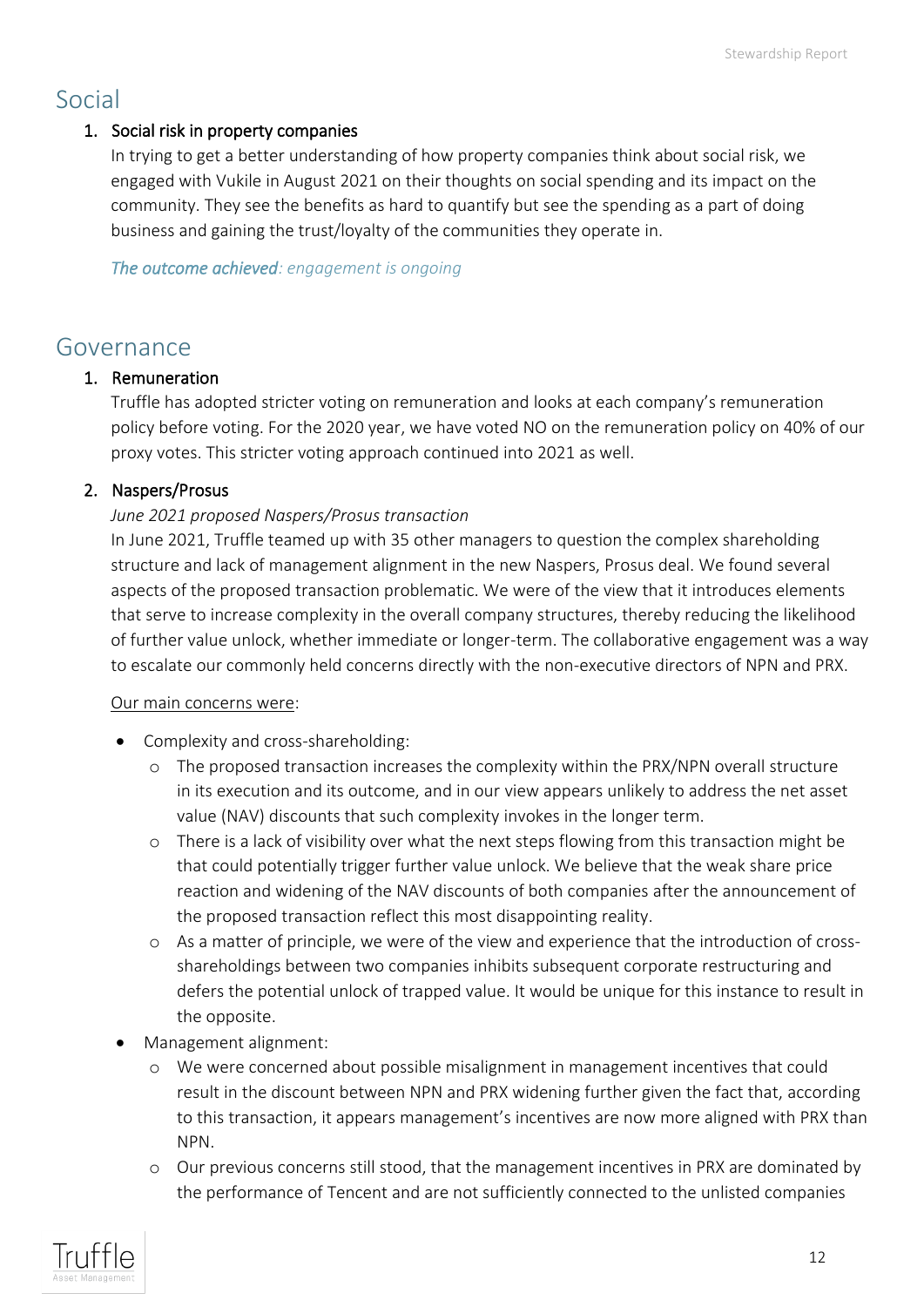within PRX. This reduces alignment between management's decisions in respect of the unlisted components and how their own capital allocation decisions are ultimately accounted for and assessed. We believe that this misalignment was not addressed in this proposed transaction and therefore continues to contribute in part to the lack of value attributed by the market to these unlisted investments.

In addition to those core matters, we also had concerns over the more commercially based aspects of the proposed transaction, including the exchange ratio in respect of the NPN share offer and the future potential tax liabilities.

*The outcome achieved: the engagement was unsuccessful since the transaction went through, but we managed our risk through the portfolio construction process.*

#### 3. Fortress

In October 2021, we engaged with a member of the remuneration committee on their plans to unwind legacy staff schemes, the one-off retention award, and their plans for their conditional share plan.

*The outcome achieved: engagement is ongoing*

#### 4. Vukile

In August 2021, we engaged on certain elements of their remuneration that we were concerned about, namely the metrics used in the past saw a very big focus on DPS growth, and not a more balanced approach. Once their Conditional Share Plan was updated, we had another engagement with them on the updated plan.

*The outcome achieved: they came out with a CSP that had metrics we approved of and we gained more information on their proposed Barrier Option scheme.*